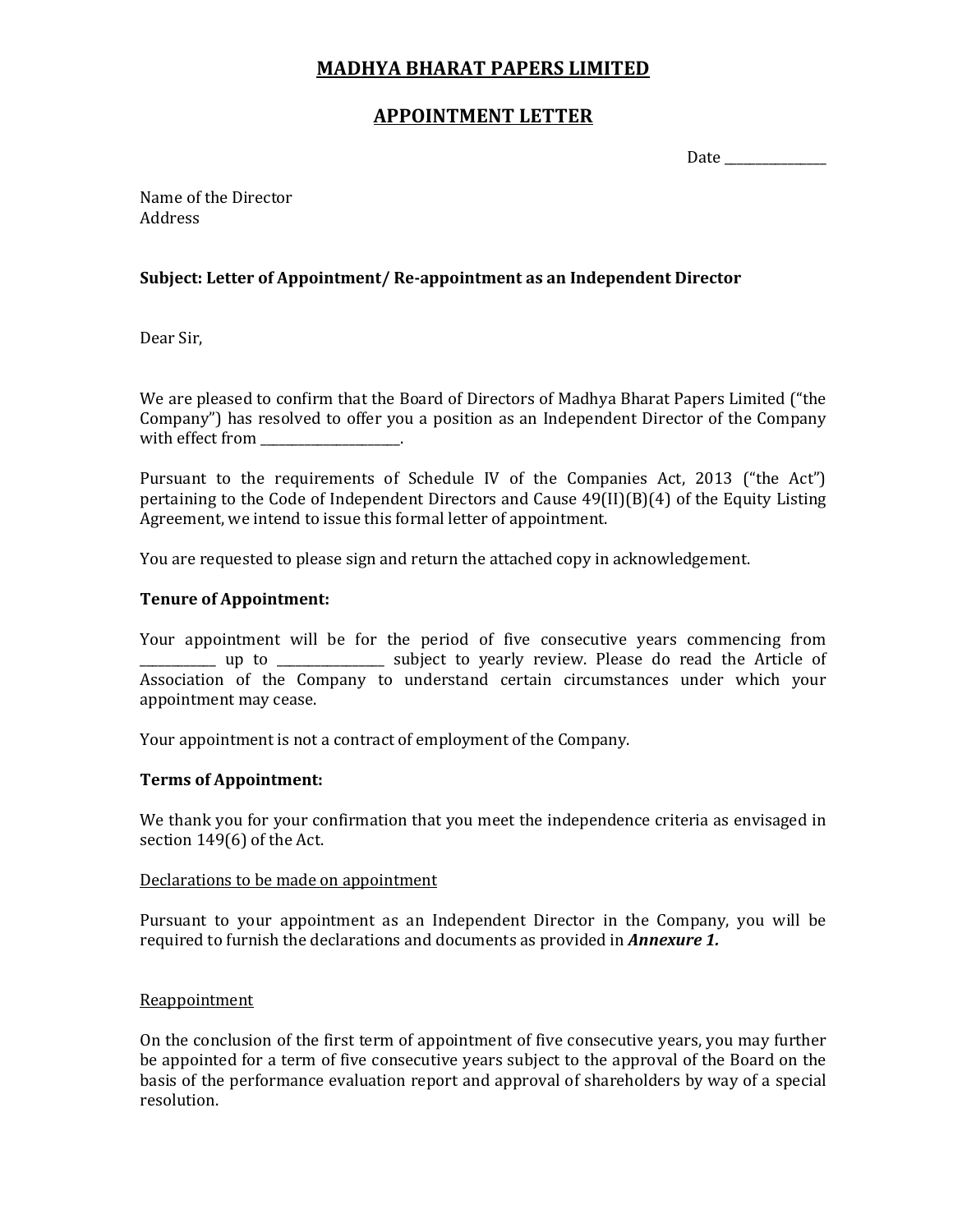### Membership of other Boards:

You can continue on the Boards of other companies. However, there should not be any conflict of interest vis-à-vis our company. Upon joining as member of another Board, you will be required to inform the Company.

### Retirement:

As provided under the Act, you will not be liable to retire by rotation at any General Meeting of the Company. Your appointment is subjected to the Retirement Policy of the Company.

### Committees of the Board:

The Company has the following Committees:

- (a) Audit Committee
- (b) Nomination & Remuneration Committee
- (c) Stakeholders' Relationship Committee

You may be requested to be a member/ Chairman if any one or more Committees/ Sub-Committees of the Board which may be constituted from time to time.

### Meetings & Time Involvement:

- a. You will strive to attend all Board and Committee meetings.
- b. You will also strive to attend the General Meetings of the Company. Please note that attendance at the Annual General Meeting is mandatory in case of Chairman of the Audit Committee and recommended in case of Chairman of Nomination & Remuneration Committee
- c. The Independent Directors of the Company normally holds one meeting in each half year without the presence of non Independent Directors and Management. It is expected that an Independent Director of the Company shall be present at such meeting.

It is expected that you will give sufficient time, as may be appropriate and essential in line with your responsibilities and duties as an Independent Director.

#### Remuneration:

You will be paid such remuneration by way of sitting fees for attending the meetings of the Board and its Committees as may be decided by the Board from time to time.

Presently, the Sitting Fees paid to the Independent Directors for attending the Board and Committee Meetings are as follows:

- a. Board Meeting Rs.10,000/- per meeting
- b. Audit Committee Meeting Rs.7,500/- per meeting
- c. Nomination & Remuneration Committee Meeting Rs.6000/- per meeting
- d. Stakeholders' Relationship Committee Meeting Rs.2,500/- per meeting

#### Professional Conduct

As an Independent Director, you shall:

- (a) uphold ethical standards of integrity and probity;
- (b) act objectively and constructively while exercising your duties;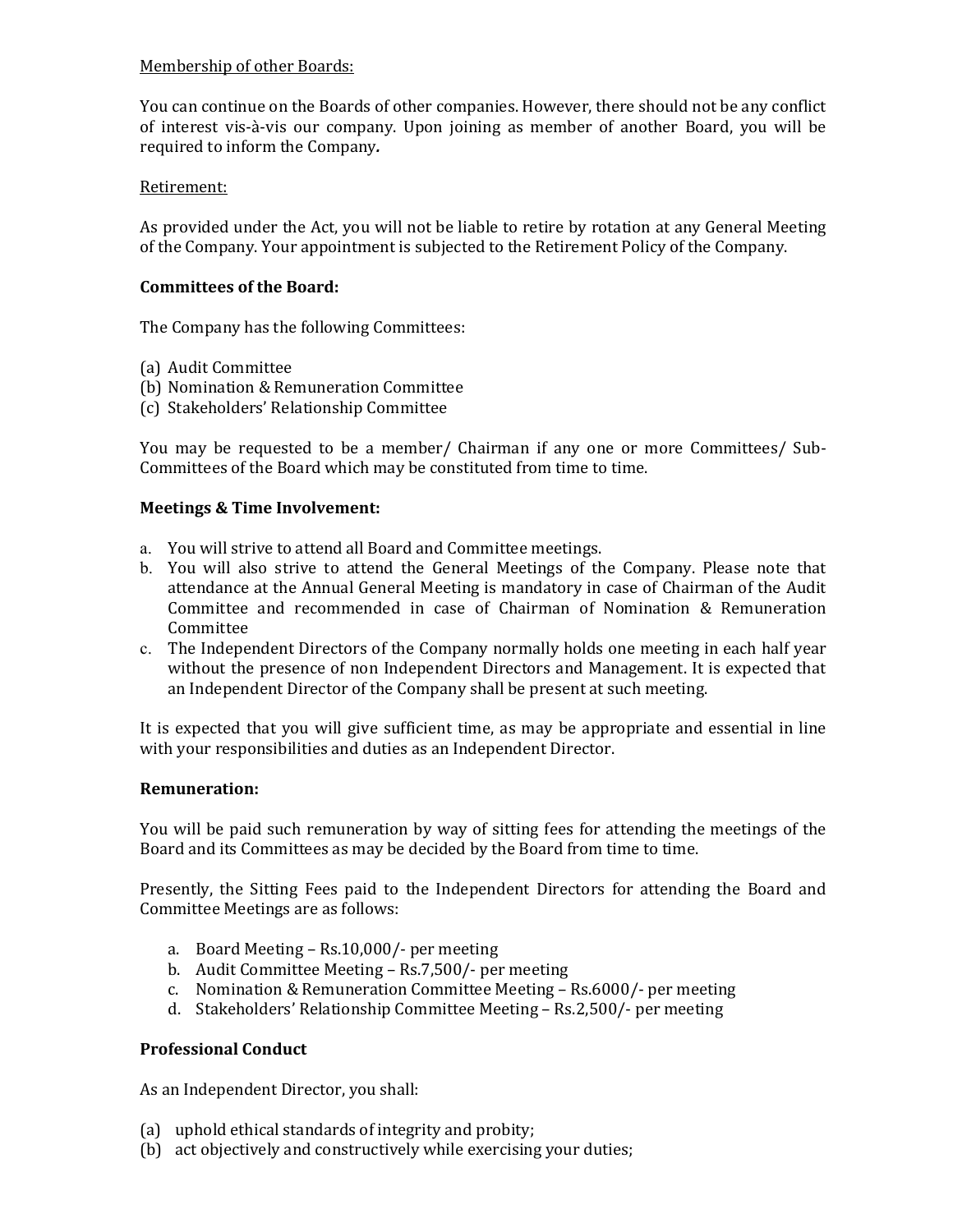- (c) exercise your responsibilities in a bona fide manner in the interest of the Company;
- (d) devote sufficient time and attention to your professional obligations for informed and balanced decision-making;
- (e) not abuse your position to the detriment of the Company or its shareholders or for the purpose of gaining direct or indirect personal advantage or advantage for any associated person.
- (f) refrain from any action that could lead to a loss of your independence;
- (g) ensure that if circumstances arise under which you may lose your independence, you will immediately inform the Board accordingly;
- (h) assist the Company in implementing the best corporate governance practices.

### Functions, Responsibilities and Duties of Independent Directors:

#### Functions

- (a) To review the Company's strategy, the annual financial plan and monitor the Company's performance:
- (b) The primary role of the members of the Board is to exercise their business judgment to act in what they believe to be the best interests of the Company and its shareholders. It is the duty of the Board to ensure that the Management performs with competence and values to achieve the objectives of the Company. Generally, the Board meets once a quarter. The quarterly meeting of the Board includes updates on the business, financial and business-enabler functions and discussions on such updates. The Audit Committee of the Board reviews the Company's financials and recommends the same to the Board for its acceptance. The Board monitors the Company's performance against its annual financial plan at its quarterly meetings as well as at the end of the financial year.
- (c) To review and decide on succession planning of executive officers of the Company: The Nominations and Remuneration Committee of the Board works with the Board to develop an orderly plan for the succession of leadership of the Board and the executive officers of Company. The committee develops contingency plans for succession in the case of exigencies.
- (d) To advice and counsel the Management: The Board should be composed of individuals whose knowledge, background, experience and judgment are valuable to the Company. They should also be capable of providing advice to the executive officers of the Company. Members of the Board have full access to the Management (executive officers) and other employees as well as to the Company's records and documents. The Board may also seek legal or other expert advice from a source independent of the Management.
- (e) To monitor and manage potential conflicts of interests of the Management: The Audit Committee of the Board reviews and approves related party transactions, as required under the applicable laws and / or the rules of any of the stock exchanges or any government agencies applicable to the Company.
- (f) To oversee and ensure the integrity of financial information and legal compliance: The Audit Committee of the Board oversees the Company's accounting and financial reporting processes and the audit of the Company's financial statements and assists the Board in the overseeing of:
	- (i) the integrity of the Company's financial statements,
	- (ii) the Company's compliance with legal and regulatory requirements,
	- (iii) the independent auditor's qualifications, independence and performance, and
	- (iv) the Company's internal accounting and financial controls.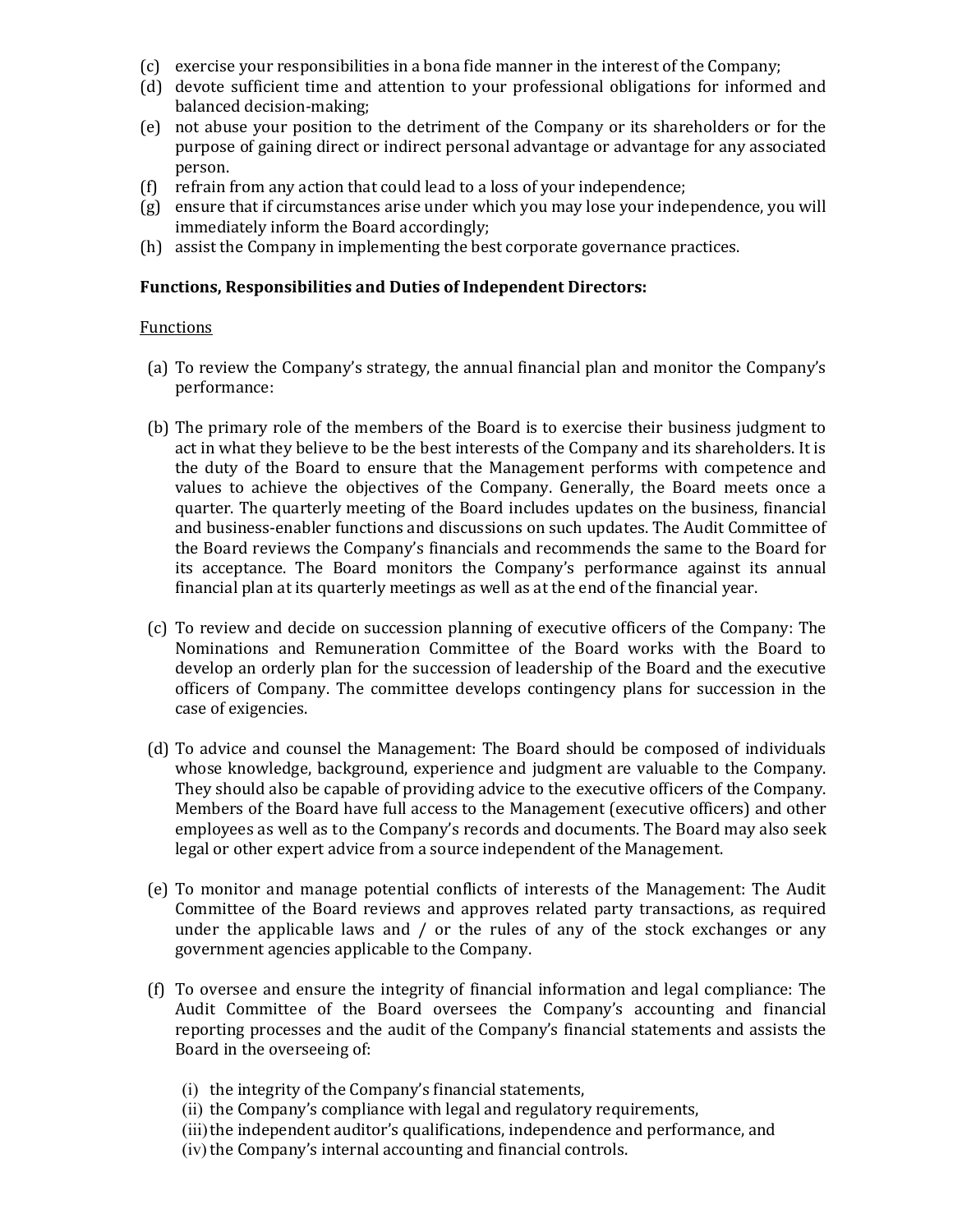### Responsibilities

As an Independent Director, you shall responsible for tracking, reviewing and providing feedback on:

- a. Strategy: Independent Directors to constructively contribute to the development of the Company strategy;
- b. Performance: Independent Directors to oversee the performance of the Management in meeting agreed goals and objectives and monitor the reporting of performance;
- c. Risk: Independent Directors to evaluate and ensure that financial information is accurate, and that financial controls and systems of risk management are robust and defensible;
- d. People: Independent Directors responsible for determining the appropriate levels of remuneration of executive directors and the process of succession planning. They also have a prime role in appointing, and, where necessary, removing senior management.
- e. Reporting: Independent Directors are responsible for the processes for accurately reporting on performance and the financial position of the Company
- f. Compliance: Independent Directors should keep governance and compliance with the applicable legislation and regulations under review and the conformity of the Companies practice to accepted norms.
- g. Stakeholders: Independent directors to balance the conflicting interest of the stakeholders, including minority shareholders. In the event of any conflict, they shall moderate and arbitrate in the interest of the Company as a whole.

#### Duties

As an Independent Director, you shall:

- a. undertake the appropriate induction into the Board and regularly update and refresh your skills, knowledge and familiarity with the Company;
- b. actively and constructively participate in the meeting of the Board and Committees of the Board in which you may be a member or the Chairperson;
- c. strive to attend the general meetings of the Company;
- d. keep yourself well informed about the Company and the external environment in which it operates;
- e. ensure that related party transactions are considered carefully before they are approved and are in the interest of the Company;
- f. ensure that vigil mechanism of the Company is functioning adequately;
- g. report concerns about unethical behaviour, actual or suspected fraud or violation of the Company's Code of Conduct and Ethics;
- h. within your authority, assist in protecting the legitimate interests of the Company, shareholders and its employees;

# Training of the Board:

Every new Independent Directors of the Board attends an orientation program wherein presentations are made by Executive Directors / Senior Managerial Personnel of the